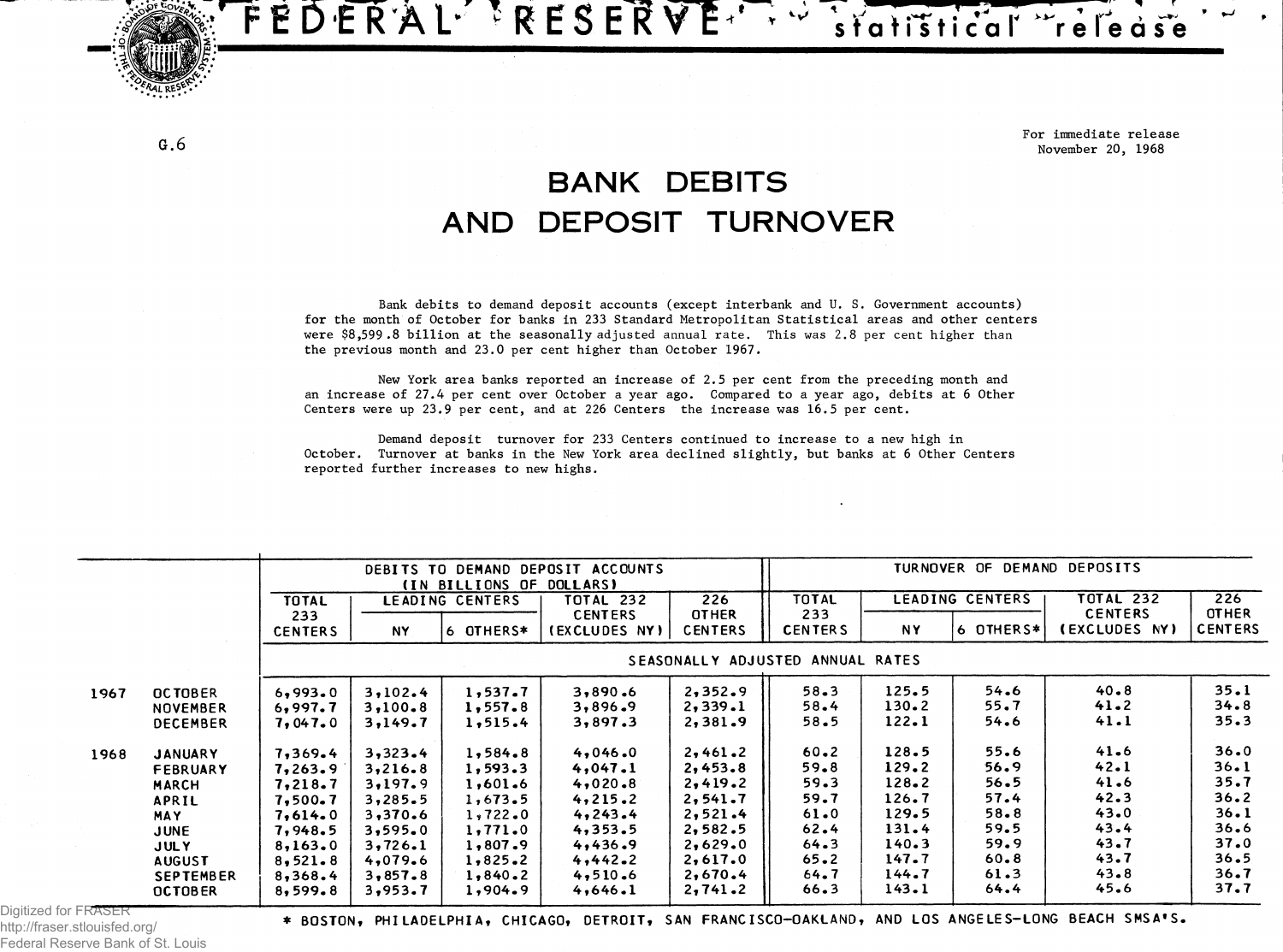**BANK DEBITS - OCTOBER 1968**<br>(IN MILLIONS OF DOLLARS)

| PER CENT CHANGE FROM<br><b>OCTOBER 1968</b><br>MONTH AGO<br>YEAR AGO<br>SEASONALLY ADJUSTED ANNUAL<br><b>RATES</b><br>DISTRICT NO. 1 - BOSTON<br>44, 239.1<br>$+6.5$<br>$+15.2$<br><b>HARTFORD</b><br><b>CONNECTICUT</b><br>$+ .9$<br>8,984.0<br>$-1.2$<br><b>NEW HAVEN</b><br>$-8,5$<br>$+12.3$<br>2,110.8<br>NEW LONDON-GROTON-NORWICH<br>$+12.1$<br>3,875.1<br>$+3.2$<br><b>WATERBURY</b><br>$+3.4$<br>$+1.9$<br>1,081.7<br>BANGOR*<br><b>MAINE</b><br>$+4.7$<br>$-4.1$<br>1, 144.8<br>LEWISTON-AUBURN<br>$+5.2$<br>$+15.7$<br>4,369.2<br><b>PORTLAND</b><br>$-2.8$<br>$+30.3$<br>214,069.3<br><b>BOSTON</b><br><b>MASSACHUSETTS</b><br>$+ 0.0$<br>1,964.7<br>+4.5<br><b>BROCKTON</b><br>$+23.4$<br>$+7.3$<br>1,634.8<br><b>FALL RIVER</b><br>$+3.0$<br>$+20.7$<br>2,828.0<br>LAWRENCE-HAVERHILL<br>$+8.5$<br>$+9.3$<br>1,997.6<br>LOWELL<br>$-2.0$<br>1,667.2<br>-6.6<br><b>NEW BEDFORD</b><br>$+14.7$<br>1,731.4<br>$+8.5$<br>PITTSFIELD<br>$+12.4$<br>10,298.4<br>$+3.7$<br>SPRINGFIELD-CHICOPEE-HOLYOKE<br>$+7.9$<br>7,376.9<br>$+$ .9<br><b>WORCESTER</b><br>$-12.6$<br>$+7.6$<br>944.1<br>CONCORD*<br><b>NEW HAMPSHIRE</b><br>$+12.5$<br>$+16.2$<br>2,429.6<br><b>MANCHESTER</b><br>$+16.0$<br>$+3.2$<br>22, 240.1<br>PROVIDENCE-PAWTUCKET<br>RHODE ISLAND<br>$+1.5$<br>$+16.4$<br>2,089.8<br>BURLINGTON*<br><b>VERMONT</b><br>$+23.3$<br>$-0.5$<br>337,076.5<br>DISTRICT NO. 1 TOTALS<br>$2 - NEW YORK$<br><b>DISTRICT NO.</b><br>$-4.7$<br>$+11.3$<br>8,743.3<br><b>BRIDGEPORT</b><br><b>CONNECTICUT</b><br>$+13.2$<br>5,332.3<br>$+4.4$<br><b>STAMFORD</b><br>$+33.7$<br>$-4.7$<br>18,721.2<br>JERSEY CITY<br><b>NEW JERSEY</b><br>$+2.0$<br>$+18.8$<br>69,243.7<br><b>NEWARK</b><br>$+20.4$<br>27,997.6<br>$-0.5$<br>PATERSON-CLIFTON-PASSAIC<br>$+10.3$<br>$+10.7$<br>4,513.7<br><b>NEW YORK</b><br><b>BINGHAMTON</b><br>$+7.5$<br>$+14.3$<br>41, 193.2<br><b>BUFFALO</b><br>$+2.5$<br>$+27.4$<br>3,953,703.5<br><b>NEW YORK</b><br>$-3.8$<br>$+14.9$<br>22,684.8<br><b>ROCHESTER</b><br>$-1.9$<br>$+6.1$<br>14,876.6<br><b>SYRACUSE</b><br>$+8.9$<br>4,833.4<br>$-2.5$<br>UTICA-ROME<br>$+26.8$<br>$+2.4$<br>4,171,843.4<br>DISTRICT NO. 2 TOTALS<br>3 - PHILADELPHIA<br><b>DISTRICT NO.</b><br>$+19.2$<br>$+26.8$<br>58,994.7<br>WILMINGTON<br>DELAWARE<br>$+9.4$<br>2,798.8<br>$-3.5$<br>ATLANTIC CITY<br><b>NEW JERSEY</b><br>$+39.3$<br>$+11.5$<br>16, 245.7<br><b>TRENTON</b><br>$-5.6$<br>$-1.0$<br>1,302.4<br><b>ALTOONA</b><br><b>PENNSYLVANIA</b><br>$+10.6$<br>$-4.1$<br>6,584.7<br><b>HARRISBURG</b><br>$+3.0$<br>$+10.7$<br>1,726.7<br><b>JOHNSTOWN</b><br>$+9.5$<br>4,988.6<br>$-1.0$<br>LANCASTER<br>$+9.9$<br>725.6<br>+6.7<br>LEBANON*<br>$+3.9$<br>$+16.2$<br>7,746.5<br>LEHIGH VALLEY<br>$-0.3$<br>$+18.1$<br>210,553.5<br>PHILADELPHIA<br>$+32.0$<br>$+ 8$<br>6,544.5<br>READING<br>4,192.0<br>$+13.3$<br>$+27.2$<br><b>SCRANTON</b><br>$+15.5$<br>$+1.4$<br>4,140.9<br>WILKES-BARRE<br>$+12.1$<br>1,146.8<br>-6.6<br><b>WILLIAMSPORT*</b><br>$+0.9$<br>$+5.3$<br>5,877.7<br><b>YORK</b><br>$+19.9$<br>333,569.0<br>$+3.4$<br>DISTRICT NO. 3 TOTALS |  |  | DEBITS TO DEMAND DEPOSITS |  |  |  |
|---------------------------------------------------------------------------------------------------------------------------------------------------------------------------------------------------------------------------------------------------------------------------------------------------------------------------------------------------------------------------------------------------------------------------------------------------------------------------------------------------------------------------------------------------------------------------------------------------------------------------------------------------------------------------------------------------------------------------------------------------------------------------------------------------------------------------------------------------------------------------------------------------------------------------------------------------------------------------------------------------------------------------------------------------------------------------------------------------------------------------------------------------------------------------------------------------------------------------------------------------------------------------------------------------------------------------------------------------------------------------------------------------------------------------------------------------------------------------------------------------------------------------------------------------------------------------------------------------------------------------------------------------------------------------------------------------------------------------------------------------------------------------------------------------------------------------------------------------------------------------------------------------------------------------------------------------------------------------------------------------------------------------------------------------------------------------------------------------------------------------------------------------------------------------------------------------------------------------------------------------------------------------------------------------------------------------------------------------------------------------------------------------------------------------------------------------------------------------------------------------------------------------------------------------------------------------------------------------------------------------------------------------------------------------------------------------------------------------------------------------------------------------------------------------------------------------------------------------------------------------------------------------------------------------------------------------------------------------------------------------------------------------------------------------------------------------------------|--|--|---------------------------|--|--|--|
|                                                                                                                                                                                                                                                                                                                                                                                                                                                                                                                                                                                                                                                                                                                                                                                                                                                                                                                                                                                                                                                                                                                                                                                                                                                                                                                                                                                                                                                                                                                                                                                                                                                                                                                                                                                                                                                                                                                                                                                                                                                                                                                                                                                                                                                                                                                                                                                                                                                                                                                                                                                                                                                                                                                                                                                                                                                                                                                                                                                                                                                                                       |  |  |                           |  |  |  |
|                                                                                                                                                                                                                                                                                                                                                                                                                                                                                                                                                                                                                                                                                                                                                                                                                                                                                                                                                                                                                                                                                                                                                                                                                                                                                                                                                                                                                                                                                                                                                                                                                                                                                                                                                                                                                                                                                                                                                                                                                                                                                                                                                                                                                                                                                                                                                                                                                                                                                                                                                                                                                                                                                                                                                                                                                                                                                                                                                                                                                                                                                       |  |  |                           |  |  |  |
|                                                                                                                                                                                                                                                                                                                                                                                                                                                                                                                                                                                                                                                                                                                                                                                                                                                                                                                                                                                                                                                                                                                                                                                                                                                                                                                                                                                                                                                                                                                                                                                                                                                                                                                                                                                                                                                                                                                                                                                                                                                                                                                                                                                                                                                                                                                                                                                                                                                                                                                                                                                                                                                                                                                                                                                                                                                                                                                                                                                                                                                                                       |  |  |                           |  |  |  |
|                                                                                                                                                                                                                                                                                                                                                                                                                                                                                                                                                                                                                                                                                                                                                                                                                                                                                                                                                                                                                                                                                                                                                                                                                                                                                                                                                                                                                                                                                                                                                                                                                                                                                                                                                                                                                                                                                                                                                                                                                                                                                                                                                                                                                                                                                                                                                                                                                                                                                                                                                                                                                                                                                                                                                                                                                                                                                                                                                                                                                                                                                       |  |  |                           |  |  |  |
|                                                                                                                                                                                                                                                                                                                                                                                                                                                                                                                                                                                                                                                                                                                                                                                                                                                                                                                                                                                                                                                                                                                                                                                                                                                                                                                                                                                                                                                                                                                                                                                                                                                                                                                                                                                                                                                                                                                                                                                                                                                                                                                                                                                                                                                                                                                                                                                                                                                                                                                                                                                                                                                                                                                                                                                                                                                                                                                                                                                                                                                                                       |  |  |                           |  |  |  |
|                                                                                                                                                                                                                                                                                                                                                                                                                                                                                                                                                                                                                                                                                                                                                                                                                                                                                                                                                                                                                                                                                                                                                                                                                                                                                                                                                                                                                                                                                                                                                                                                                                                                                                                                                                                                                                                                                                                                                                                                                                                                                                                                                                                                                                                                                                                                                                                                                                                                                                                                                                                                                                                                                                                                                                                                                                                                                                                                                                                                                                                                                       |  |  |                           |  |  |  |
|                                                                                                                                                                                                                                                                                                                                                                                                                                                                                                                                                                                                                                                                                                                                                                                                                                                                                                                                                                                                                                                                                                                                                                                                                                                                                                                                                                                                                                                                                                                                                                                                                                                                                                                                                                                                                                                                                                                                                                                                                                                                                                                                                                                                                                                                                                                                                                                                                                                                                                                                                                                                                                                                                                                                                                                                                                                                                                                                                                                                                                                                                       |  |  |                           |  |  |  |
|                                                                                                                                                                                                                                                                                                                                                                                                                                                                                                                                                                                                                                                                                                                                                                                                                                                                                                                                                                                                                                                                                                                                                                                                                                                                                                                                                                                                                                                                                                                                                                                                                                                                                                                                                                                                                                                                                                                                                                                                                                                                                                                                                                                                                                                                                                                                                                                                                                                                                                                                                                                                                                                                                                                                                                                                                                                                                                                                                                                                                                                                                       |  |  |                           |  |  |  |
|                                                                                                                                                                                                                                                                                                                                                                                                                                                                                                                                                                                                                                                                                                                                                                                                                                                                                                                                                                                                                                                                                                                                                                                                                                                                                                                                                                                                                                                                                                                                                                                                                                                                                                                                                                                                                                                                                                                                                                                                                                                                                                                                                                                                                                                                                                                                                                                                                                                                                                                                                                                                                                                                                                                                                                                                                                                                                                                                                                                                                                                                                       |  |  |                           |  |  |  |
|                                                                                                                                                                                                                                                                                                                                                                                                                                                                                                                                                                                                                                                                                                                                                                                                                                                                                                                                                                                                                                                                                                                                                                                                                                                                                                                                                                                                                                                                                                                                                                                                                                                                                                                                                                                                                                                                                                                                                                                                                                                                                                                                                                                                                                                                                                                                                                                                                                                                                                                                                                                                                                                                                                                                                                                                                                                                                                                                                                                                                                                                                       |  |  |                           |  |  |  |
|                                                                                                                                                                                                                                                                                                                                                                                                                                                                                                                                                                                                                                                                                                                                                                                                                                                                                                                                                                                                                                                                                                                                                                                                                                                                                                                                                                                                                                                                                                                                                                                                                                                                                                                                                                                                                                                                                                                                                                                                                                                                                                                                                                                                                                                                                                                                                                                                                                                                                                                                                                                                                                                                                                                                                                                                                                                                                                                                                                                                                                                                                       |  |  |                           |  |  |  |
|                                                                                                                                                                                                                                                                                                                                                                                                                                                                                                                                                                                                                                                                                                                                                                                                                                                                                                                                                                                                                                                                                                                                                                                                                                                                                                                                                                                                                                                                                                                                                                                                                                                                                                                                                                                                                                                                                                                                                                                                                                                                                                                                                                                                                                                                                                                                                                                                                                                                                                                                                                                                                                                                                                                                                                                                                                                                                                                                                                                                                                                                                       |  |  |                           |  |  |  |
|                                                                                                                                                                                                                                                                                                                                                                                                                                                                                                                                                                                                                                                                                                                                                                                                                                                                                                                                                                                                                                                                                                                                                                                                                                                                                                                                                                                                                                                                                                                                                                                                                                                                                                                                                                                                                                                                                                                                                                                                                                                                                                                                                                                                                                                                                                                                                                                                                                                                                                                                                                                                                                                                                                                                                                                                                                                                                                                                                                                                                                                                                       |  |  |                           |  |  |  |
|                                                                                                                                                                                                                                                                                                                                                                                                                                                                                                                                                                                                                                                                                                                                                                                                                                                                                                                                                                                                                                                                                                                                                                                                                                                                                                                                                                                                                                                                                                                                                                                                                                                                                                                                                                                                                                                                                                                                                                                                                                                                                                                                                                                                                                                                                                                                                                                                                                                                                                                                                                                                                                                                                                                                                                                                                                                                                                                                                                                                                                                                                       |  |  |                           |  |  |  |
|                                                                                                                                                                                                                                                                                                                                                                                                                                                                                                                                                                                                                                                                                                                                                                                                                                                                                                                                                                                                                                                                                                                                                                                                                                                                                                                                                                                                                                                                                                                                                                                                                                                                                                                                                                                                                                                                                                                                                                                                                                                                                                                                                                                                                                                                                                                                                                                                                                                                                                                                                                                                                                                                                                                                                                                                                                                                                                                                                                                                                                                                                       |  |  |                           |  |  |  |
|                                                                                                                                                                                                                                                                                                                                                                                                                                                                                                                                                                                                                                                                                                                                                                                                                                                                                                                                                                                                                                                                                                                                                                                                                                                                                                                                                                                                                                                                                                                                                                                                                                                                                                                                                                                                                                                                                                                                                                                                                                                                                                                                                                                                                                                                                                                                                                                                                                                                                                                                                                                                                                                                                                                                                                                                                                                                                                                                                                                                                                                                                       |  |  |                           |  |  |  |
|                                                                                                                                                                                                                                                                                                                                                                                                                                                                                                                                                                                                                                                                                                                                                                                                                                                                                                                                                                                                                                                                                                                                                                                                                                                                                                                                                                                                                                                                                                                                                                                                                                                                                                                                                                                                                                                                                                                                                                                                                                                                                                                                                                                                                                                                                                                                                                                                                                                                                                                                                                                                                                                                                                                                                                                                                                                                                                                                                                                                                                                                                       |  |  |                           |  |  |  |
|                                                                                                                                                                                                                                                                                                                                                                                                                                                                                                                                                                                                                                                                                                                                                                                                                                                                                                                                                                                                                                                                                                                                                                                                                                                                                                                                                                                                                                                                                                                                                                                                                                                                                                                                                                                                                                                                                                                                                                                                                                                                                                                                                                                                                                                                                                                                                                                                                                                                                                                                                                                                                                                                                                                                                                                                                                                                                                                                                                                                                                                                                       |  |  |                           |  |  |  |
|                                                                                                                                                                                                                                                                                                                                                                                                                                                                                                                                                                                                                                                                                                                                                                                                                                                                                                                                                                                                                                                                                                                                                                                                                                                                                                                                                                                                                                                                                                                                                                                                                                                                                                                                                                                                                                                                                                                                                                                                                                                                                                                                                                                                                                                                                                                                                                                                                                                                                                                                                                                                                                                                                                                                                                                                                                                                                                                                                                                                                                                                                       |  |  |                           |  |  |  |
|                                                                                                                                                                                                                                                                                                                                                                                                                                                                                                                                                                                                                                                                                                                                                                                                                                                                                                                                                                                                                                                                                                                                                                                                                                                                                                                                                                                                                                                                                                                                                                                                                                                                                                                                                                                                                                                                                                                                                                                                                                                                                                                                                                                                                                                                                                                                                                                                                                                                                                                                                                                                                                                                                                                                                                                                                                                                                                                                                                                                                                                                                       |  |  |                           |  |  |  |
|                                                                                                                                                                                                                                                                                                                                                                                                                                                                                                                                                                                                                                                                                                                                                                                                                                                                                                                                                                                                                                                                                                                                                                                                                                                                                                                                                                                                                                                                                                                                                                                                                                                                                                                                                                                                                                                                                                                                                                                                                                                                                                                                                                                                                                                                                                                                                                                                                                                                                                                                                                                                                                                                                                                                                                                                                                                                                                                                                                                                                                                                                       |  |  |                           |  |  |  |
|                                                                                                                                                                                                                                                                                                                                                                                                                                                                                                                                                                                                                                                                                                                                                                                                                                                                                                                                                                                                                                                                                                                                                                                                                                                                                                                                                                                                                                                                                                                                                                                                                                                                                                                                                                                                                                                                                                                                                                                                                                                                                                                                                                                                                                                                                                                                                                                                                                                                                                                                                                                                                                                                                                                                                                                                                                                                                                                                                                                                                                                                                       |  |  |                           |  |  |  |
|                                                                                                                                                                                                                                                                                                                                                                                                                                                                                                                                                                                                                                                                                                                                                                                                                                                                                                                                                                                                                                                                                                                                                                                                                                                                                                                                                                                                                                                                                                                                                                                                                                                                                                                                                                                                                                                                                                                                                                                                                                                                                                                                                                                                                                                                                                                                                                                                                                                                                                                                                                                                                                                                                                                                                                                                                                                                                                                                                                                                                                                                                       |  |  |                           |  |  |  |
|                                                                                                                                                                                                                                                                                                                                                                                                                                                                                                                                                                                                                                                                                                                                                                                                                                                                                                                                                                                                                                                                                                                                                                                                                                                                                                                                                                                                                                                                                                                                                                                                                                                                                                                                                                                                                                                                                                                                                                                                                                                                                                                                                                                                                                                                                                                                                                                                                                                                                                                                                                                                                                                                                                                                                                                                                                                                                                                                                                                                                                                                                       |  |  |                           |  |  |  |
|                                                                                                                                                                                                                                                                                                                                                                                                                                                                                                                                                                                                                                                                                                                                                                                                                                                                                                                                                                                                                                                                                                                                                                                                                                                                                                                                                                                                                                                                                                                                                                                                                                                                                                                                                                                                                                                                                                                                                                                                                                                                                                                                                                                                                                                                                                                                                                                                                                                                                                                                                                                                                                                                                                                                                                                                                                                                                                                                                                                                                                                                                       |  |  |                           |  |  |  |
|                                                                                                                                                                                                                                                                                                                                                                                                                                                                                                                                                                                                                                                                                                                                                                                                                                                                                                                                                                                                                                                                                                                                                                                                                                                                                                                                                                                                                                                                                                                                                                                                                                                                                                                                                                                                                                                                                                                                                                                                                                                                                                                                                                                                                                                                                                                                                                                                                                                                                                                                                                                                                                                                                                                                                                                                                                                                                                                                                                                                                                                                                       |  |  |                           |  |  |  |
|                                                                                                                                                                                                                                                                                                                                                                                                                                                                                                                                                                                                                                                                                                                                                                                                                                                                                                                                                                                                                                                                                                                                                                                                                                                                                                                                                                                                                                                                                                                                                                                                                                                                                                                                                                                                                                                                                                                                                                                                                                                                                                                                                                                                                                                                                                                                                                                                                                                                                                                                                                                                                                                                                                                                                                                                                                                                                                                                                                                                                                                                                       |  |  |                           |  |  |  |
|                                                                                                                                                                                                                                                                                                                                                                                                                                                                                                                                                                                                                                                                                                                                                                                                                                                                                                                                                                                                                                                                                                                                                                                                                                                                                                                                                                                                                                                                                                                                                                                                                                                                                                                                                                                                                                                                                                                                                                                                                                                                                                                                                                                                                                                                                                                                                                                                                                                                                                                                                                                                                                                                                                                                                                                                                                                                                                                                                                                                                                                                                       |  |  |                           |  |  |  |
|                                                                                                                                                                                                                                                                                                                                                                                                                                                                                                                                                                                                                                                                                                                                                                                                                                                                                                                                                                                                                                                                                                                                                                                                                                                                                                                                                                                                                                                                                                                                                                                                                                                                                                                                                                                                                                                                                                                                                                                                                                                                                                                                                                                                                                                                                                                                                                                                                                                                                                                                                                                                                                                                                                                                                                                                                                                                                                                                                                                                                                                                                       |  |  |                           |  |  |  |
|                                                                                                                                                                                                                                                                                                                                                                                                                                                                                                                                                                                                                                                                                                                                                                                                                                                                                                                                                                                                                                                                                                                                                                                                                                                                                                                                                                                                                                                                                                                                                                                                                                                                                                                                                                                                                                                                                                                                                                                                                                                                                                                                                                                                                                                                                                                                                                                                                                                                                                                                                                                                                                                                                                                                                                                                                                                                                                                                                                                                                                                                                       |  |  |                           |  |  |  |
|                                                                                                                                                                                                                                                                                                                                                                                                                                                                                                                                                                                                                                                                                                                                                                                                                                                                                                                                                                                                                                                                                                                                                                                                                                                                                                                                                                                                                                                                                                                                                                                                                                                                                                                                                                                                                                                                                                                                                                                                                                                                                                                                                                                                                                                                                                                                                                                                                                                                                                                                                                                                                                                                                                                                                                                                                                                                                                                                                                                                                                                                                       |  |  |                           |  |  |  |
|                                                                                                                                                                                                                                                                                                                                                                                                                                                                                                                                                                                                                                                                                                                                                                                                                                                                                                                                                                                                                                                                                                                                                                                                                                                                                                                                                                                                                                                                                                                                                                                                                                                                                                                                                                                                                                                                                                                                                                                                                                                                                                                                                                                                                                                                                                                                                                                                                                                                                                                                                                                                                                                                                                                                                                                                                                                                                                                                                                                                                                                                                       |  |  |                           |  |  |  |
|                                                                                                                                                                                                                                                                                                                                                                                                                                                                                                                                                                                                                                                                                                                                                                                                                                                                                                                                                                                                                                                                                                                                                                                                                                                                                                                                                                                                                                                                                                                                                                                                                                                                                                                                                                                                                                                                                                                                                                                                                                                                                                                                                                                                                                                                                                                                                                                                                                                                                                                                                                                                                                                                                                                                                                                                                                                                                                                                                                                                                                                                                       |  |  |                           |  |  |  |
|                                                                                                                                                                                                                                                                                                                                                                                                                                                                                                                                                                                                                                                                                                                                                                                                                                                                                                                                                                                                                                                                                                                                                                                                                                                                                                                                                                                                                                                                                                                                                                                                                                                                                                                                                                                                                                                                                                                                                                                                                                                                                                                                                                                                                                                                                                                                                                                                                                                                                                                                                                                                                                                                                                                                                                                                                                                                                                                                                                                                                                                                                       |  |  |                           |  |  |  |
|                                                                                                                                                                                                                                                                                                                                                                                                                                                                                                                                                                                                                                                                                                                                                                                                                                                                                                                                                                                                                                                                                                                                                                                                                                                                                                                                                                                                                                                                                                                                                                                                                                                                                                                                                                                                                                                                                                                                                                                                                                                                                                                                                                                                                                                                                                                                                                                                                                                                                                                                                                                                                                                                                                                                                                                                                                                                                                                                                                                                                                                                                       |  |  |                           |  |  |  |
|                                                                                                                                                                                                                                                                                                                                                                                                                                                                                                                                                                                                                                                                                                                                                                                                                                                                                                                                                                                                                                                                                                                                                                                                                                                                                                                                                                                                                                                                                                                                                                                                                                                                                                                                                                                                                                                                                                                                                                                                                                                                                                                                                                                                                                                                                                                                                                                                                                                                                                                                                                                                                                                                                                                                                                                                                                                                                                                                                                                                                                                                                       |  |  |                           |  |  |  |
|                                                                                                                                                                                                                                                                                                                                                                                                                                                                                                                                                                                                                                                                                                                                                                                                                                                                                                                                                                                                                                                                                                                                                                                                                                                                                                                                                                                                                                                                                                                                                                                                                                                                                                                                                                                                                                                                                                                                                                                                                                                                                                                                                                                                                                                                                                                                                                                                                                                                                                                                                                                                                                                                                                                                                                                                                                                                                                                                                                                                                                                                                       |  |  |                           |  |  |  |
|                                                                                                                                                                                                                                                                                                                                                                                                                                                                                                                                                                                                                                                                                                                                                                                                                                                                                                                                                                                                                                                                                                                                                                                                                                                                                                                                                                                                                                                                                                                                                                                                                                                                                                                                                                                                                                                                                                                                                                                                                                                                                                                                                                                                                                                                                                                                                                                                                                                                                                                                                                                                                                                                                                                                                                                                                                                                                                                                                                                                                                                                                       |  |  |                           |  |  |  |
|                                                                                                                                                                                                                                                                                                                                                                                                                                                                                                                                                                                                                                                                                                                                                                                                                                                                                                                                                                                                                                                                                                                                                                                                                                                                                                                                                                                                                                                                                                                                                                                                                                                                                                                                                                                                                                                                                                                                                                                                                                                                                                                                                                                                                                                                                                                                                                                                                                                                                                                                                                                                                                                                                                                                                                                                                                                                                                                                                                                                                                                                                       |  |  |                           |  |  |  |
|                                                                                                                                                                                                                                                                                                                                                                                                                                                                                                                                                                                                                                                                                                                                                                                                                                                                                                                                                                                                                                                                                                                                                                                                                                                                                                                                                                                                                                                                                                                                                                                                                                                                                                                                                                                                                                                                                                                                                                                                                                                                                                                                                                                                                                                                                                                                                                                                                                                                                                                                                                                                                                                                                                                                                                                                                                                                                                                                                                                                                                                                                       |  |  |                           |  |  |  |
|                                                                                                                                                                                                                                                                                                                                                                                                                                                                                                                                                                                                                                                                                                                                                                                                                                                                                                                                                                                                                                                                                                                                                                                                                                                                                                                                                                                                                                                                                                                                                                                                                                                                                                                                                                                                                                                                                                                                                                                                                                                                                                                                                                                                                                                                                                                                                                                                                                                                                                                                                                                                                                                                                                                                                                                                                                                                                                                                                                                                                                                                                       |  |  |                           |  |  |  |
|                                                                                                                                                                                                                                                                                                                                                                                                                                                                                                                                                                                                                                                                                                                                                                                                                                                                                                                                                                                                                                                                                                                                                                                                                                                                                                                                                                                                                                                                                                                                                                                                                                                                                                                                                                                                                                                                                                                                                                                                                                                                                                                                                                                                                                                                                                                                                                                                                                                                                                                                                                                                                                                                                                                                                                                                                                                                                                                                                                                                                                                                                       |  |  |                           |  |  |  |
|                                                                                                                                                                                                                                                                                                                                                                                                                                                                                                                                                                                                                                                                                                                                                                                                                                                                                                                                                                                                                                                                                                                                                                                                                                                                                                                                                                                                                                                                                                                                                                                                                                                                                                                                                                                                                                                                                                                                                                                                                                                                                                                                                                                                                                                                                                                                                                                                                                                                                                                                                                                                                                                                                                                                                                                                                                                                                                                                                                                                                                                                                       |  |  |                           |  |  |  |
|                                                                                                                                                                                                                                                                                                                                                                                                                                                                                                                                                                                                                                                                                                                                                                                                                                                                                                                                                                                                                                                                                                                                                                                                                                                                                                                                                                                                                                                                                                                                                                                                                                                                                                                                                                                                                                                                                                                                                                                                                                                                                                                                                                                                                                                                                                                                                                                                                                                                                                                                                                                                                                                                                                                                                                                                                                                                                                                                                                                                                                                                                       |  |  |                           |  |  |  |
|                                                                                                                                                                                                                                                                                                                                                                                                                                                                                                                                                                                                                                                                                                                                                                                                                                                                                                                                                                                                                                                                                                                                                                                                                                                                                                                                                                                                                                                                                                                                                                                                                                                                                                                                                                                                                                                                                                                                                                                                                                                                                                                                                                                                                                                                                                                                                                                                                                                                                                                                                                                                                                                                                                                                                                                                                                                                                                                                                                                                                                                                                       |  |  |                           |  |  |  |
|                                                                                                                                                                                                                                                                                                                                                                                                                                                                                                                                                                                                                                                                                                                                                                                                                                                                                                                                                                                                                                                                                                                                                                                                                                                                                                                                                                                                                                                                                                                                                                                                                                                                                                                                                                                                                                                                                                                                                                                                                                                                                                                                                                                                                                                                                                                                                                                                                                                                                                                                                                                                                                                                                                                                                                                                                                                                                                                                                                                                                                                                                       |  |  |                           |  |  |  |
|                                                                                                                                                                                                                                                                                                                                                                                                                                                                                                                                                                                                                                                                                                                                                                                                                                                                                                                                                                                                                                                                                                                                                                                                                                                                                                                                                                                                                                                                                                                                                                                                                                                                                                                                                                                                                                                                                                                                                                                                                                                                                                                                                                                                                                                                                                                                                                                                                                                                                                                                                                                                                                                                                                                                                                                                                                                                                                                                                                                                                                                                                       |  |  |                           |  |  |  |
|                                                                                                                                                                                                                                                                                                                                                                                                                                                                                                                                                                                                                                                                                                                                                                                                                                                                                                                                                                                                                                                                                                                                                                                                                                                                                                                                                                                                                                                                                                                                                                                                                                                                                                                                                                                                                                                                                                                                                                                                                                                                                                                                                                                                                                                                                                                                                                                                                                                                                                                                                                                                                                                                                                                                                                                                                                                                                                                                                                                                                                                                                       |  |  |                           |  |  |  |
|                                                                                                                                                                                                                                                                                                                                                                                                                                                                                                                                                                                                                                                                                                                                                                                                                                                                                                                                                                                                                                                                                                                                                                                                                                                                                                                                                                                                                                                                                                                                                                                                                                                                                                                                                                                                                                                                                                                                                                                                                                                                                                                                                                                                                                                                                                                                                                                                                                                                                                                                                                                                                                                                                                                                                                                                                                                                                                                                                                                                                                                                                       |  |  |                           |  |  |  |
|                                                                                                                                                                                                                                                                                                                                                                                                                                                                                                                                                                                                                                                                                                                                                                                                                                                                                                                                                                                                                                                                                                                                                                                                                                                                                                                                                                                                                                                                                                                                                                                                                                                                                                                                                                                                                                                                                                                                                                                                                                                                                                                                                                                                                                                                                                                                                                                                                                                                                                                                                                                                                                                                                                                                                                                                                                                                                                                                                                                                                                                                                       |  |  |                           |  |  |  |
|                                                                                                                                                                                                                                                                                                                                                                                                                                                                                                                                                                                                                                                                                                                                                                                                                                                                                                                                                                                                                                                                                                                                                                                                                                                                                                                                                                                                                                                                                                                                                                                                                                                                                                                                                                                                                                                                                                                                                                                                                                                                                                                                                                                                                                                                                                                                                                                                                                                                                                                                                                                                                                                                                                                                                                                                                                                                                                                                                                                                                                                                                       |  |  |                           |  |  |  |
|                                                                                                                                                                                                                                                                                                                                                                                                                                                                                                                                                                                                                                                                                                                                                                                                                                                                                                                                                                                                                                                                                                                                                                                                                                                                                                                                                                                                                                                                                                                                                                                                                                                                                                                                                                                                                                                                                                                                                                                                                                                                                                                                                                                                                                                                                                                                                                                                                                                                                                                                                                                                                                                                                                                                                                                                                                                                                                                                                                                                                                                                                       |  |  |                           |  |  |  |
|                                                                                                                                                                                                                                                                                                                                                                                                                                                                                                                                                                                                                                                                                                                                                                                                                                                                                                                                                                                                                                                                                                                                                                                                                                                                                                                                                                                                                                                                                                                                                                                                                                                                                                                                                                                                                                                                                                                                                                                                                                                                                                                                                                                                                                                                                                                                                                                                                                                                                                                                                                                                                                                                                                                                                                                                                                                                                                                                                                                                                                                                                       |  |  |                           |  |  |  |
|                                                                                                                                                                                                                                                                                                                                                                                                                                                                                                                                                                                                                                                                                                                                                                                                                                                                                                                                                                                                                                                                                                                                                                                                                                                                                                                                                                                                                                                                                                                                                                                                                                                                                                                                                                                                                                                                                                                                                                                                                                                                                                                                                                                                                                                                                                                                                                                                                                                                                                                                                                                                                                                                                                                                                                                                                                                                                                                                                                                                                                                                                       |  |  |                           |  |  |  |
|                                                                                                                                                                                                                                                                                                                                                                                                                                                                                                                                                                                                                                                                                                                                                                                                                                                                                                                                                                                                                                                                                                                                                                                                                                                                                                                                                                                                                                                                                                                                                                                                                                                                                                                                                                                                                                                                                                                                                                                                                                                                                                                                                                                                                                                                                                                                                                                                                                                                                                                                                                                                                                                                                                                                                                                                                                                                                                                                                                                                                                                                                       |  |  |                           |  |  |  |
|                                                                                                                                                                                                                                                                                                                                                                                                                                                                                                                                                                                                                                                                                                                                                                                                                                                                                                                                                                                                                                                                                                                                                                                                                                                                                                                                                                                                                                                                                                                                                                                                                                                                                                                                                                                                                                                                                                                                                                                                                                                                                                                                                                                                                                                                                                                                                                                                                                                                                                                                                                                                                                                                                                                                                                                                                                                                                                                                                                                                                                                                                       |  |  |                           |  |  |  |
|                                                                                                                                                                                                                                                                                                                                                                                                                                                                                                                                                                                                                                                                                                                                                                                                                                                                                                                                                                                                                                                                                                                                                                                                                                                                                                                                                                                                                                                                                                                                                                                                                                                                                                                                                                                                                                                                                                                                                                                                                                                                                                                                                                                                                                                                                                                                                                                                                                                                                                                                                                                                                                                                                                                                                                                                                                                                                                                                                                                                                                                                                       |  |  |                           |  |  |  |
|                                                                                                                                                                                                                                                                                                                                                                                                                                                                                                                                                                                                                                                                                                                                                                                                                                                                                                                                                                                                                                                                                                                                                                                                                                                                                                                                                                                                                                                                                                                                                                                                                                                                                                                                                                                                                                                                                                                                                                                                                                                                                                                                                                                                                                                                                                                                                                                                                                                                                                                                                                                                                                                                                                                                                                                                                                                                                                                                                                                                                                                                                       |  |  |                           |  |  |  |
|                                                                                                                                                                                                                                                                                                                                                                                                                                                                                                                                                                                                                                                                                                                                                                                                                                                                                                                                                                                                                                                                                                                                                                                                                                                                                                                                                                                                                                                                                                                                                                                                                                                                                                                                                                                                                                                                                                                                                                                                                                                                                                                                                                                                                                                                                                                                                                                                                                                                                                                                                                                                                                                                                                                                                                                                                                                                                                                                                                                                                                                                                       |  |  |                           |  |  |  |
|                                                                                                                                                                                                                                                                                                                                                                                                                                                                                                                                                                                                                                                                                                                                                                                                                                                                                                                                                                                                                                                                                                                                                                                                                                                                                                                                                                                                                                                                                                                                                                                                                                                                                                                                                                                                                                                                                                                                                                                                                                                                                                                                                                                                                                                                                                                                                                                                                                                                                                                                                                                                                                                                                                                                                                                                                                                                                                                                                                                                                                                                                       |  |  |                           |  |  |  |
|                                                                                                                                                                                                                                                                                                                                                                                                                                                                                                                                                                                                                                                                                                                                                                                                                                                                                                                                                                                                                                                                                                                                                                                                                                                                                                                                                                                                                                                                                                                                                                                                                                                                                                                                                                                                                                                                                                                                                                                                                                                                                                                                                                                                                                                                                                                                                                                                                                                                                                                                                                                                                                                                                                                                                                                                                                                                                                                                                                                                                                                                                       |  |  |                           |  |  |  |
|                                                                                                                                                                                                                                                                                                                                                                                                                                                                                                                                                                                                                                                                                                                                                                                                                                                                                                                                                                                                                                                                                                                                                                                                                                                                                                                                                                                                                                                                                                                                                                                                                                                                                                                                                                                                                                                                                                                                                                                                                                                                                                                                                                                                                                                                                                                                                                                                                                                                                                                                                                                                                                                                                                                                                                                                                                                                                                                                                                                                                                                                                       |  |  |                           |  |  |  |
|                                                                                                                                                                                                                                                                                                                                                                                                                                                                                                                                                                                                                                                                                                                                                                                                                                                                                                                                                                                                                                                                                                                                                                                                                                                                                                                                                                                                                                                                                                                                                                                                                                                                                                                                                                                                                                                                                                                                                                                                                                                                                                                                                                                                                                                                                                                                                                                                                                                                                                                                                                                                                                                                                                                                                                                                                                                                                                                                                                                                                                                                                       |  |  |                           |  |  |  |
|                                                                                                                                                                                                                                                                                                                                                                                                                                                                                                                                                                                                                                                                                                                                                                                                                                                                                                                                                                                                                                                                                                                                                                                                                                                                                                                                                                                                                                                                                                                                                                                                                                                                                                                                                                                                                                                                                                                                                                                                                                                                                                                                                                                                                                                                                                                                                                                                                                                                                                                                                                                                                                                                                                                                                                                                                                                                                                                                                                                                                                                                                       |  |  |                           |  |  |  |
|                                                                                                                                                                                                                                                                                                                                                                                                                                                                                                                                                                                                                                                                                                                                                                                                                                                                                                                                                                                                                                                                                                                                                                                                                                                                                                                                                                                                                                                                                                                                                                                                                                                                                                                                                                                                                                                                                                                                                                                                                                                                                                                                                                                                                                                                                                                                                                                                                                                                                                                                                                                                                                                                                                                                                                                                                                                                                                                                                                                                                                                                                       |  |  |                           |  |  |  |
|                                                                                                                                                                                                                                                                                                                                                                                                                                                                                                                                                                                                                                                                                                                                                                                                                                                                                                                                                                                                                                                                                                                                                                                                                                                                                                                                                                                                                                                                                                                                                                                                                                                                                                                                                                                                                                                                                                                                                                                                                                                                                                                                                                                                                                                                                                                                                                                                                                                                                                                                                                                                                                                                                                                                                                                                                                                                                                                                                                                                                                                                                       |  |  |                           |  |  |  |
|                                                                                                                                                                                                                                                                                                                                                                                                                                                                                                                                                                                                                                                                                                                                                                                                                                                                                                                                                                                                                                                                                                                                                                                                                                                                                                                                                                                                                                                                                                                                                                                                                                                                                                                                                                                                                                                                                                                                                                                                                                                                                                                                                                                                                                                                                                                                                                                                                                                                                                                                                                                                                                                                                                                                                                                                                                                                                                                                                                                                                                                                                       |  |  |                           |  |  |  |
|                                                                                                                                                                                                                                                                                                                                                                                                                                                                                                                                                                                                                                                                                                                                                                                                                                                                                                                                                                                                                                                                                                                                                                                                                                                                                                                                                                                                                                                                                                                                                                                                                                                                                                                                                                                                                                                                                                                                                                                                                                                                                                                                                                                                                                                                                                                                                                                                                                                                                                                                                                                                                                                                                                                                                                                                                                                                                                                                                                                                                                                                                       |  |  |                           |  |  |  |
|                                                                                                                                                                                                                                                                                                                                                                                                                                                                                                                                                                                                                                                                                                                                                                                                                                                                                                                                                                                                                                                                                                                                                                                                                                                                                                                                                                                                                                                                                                                                                                                                                                                                                                                                                                                                                                                                                                                                                                                                                                                                                                                                                                                                                                                                                                                                                                                                                                                                                                                                                                                                                                                                                                                                                                                                                                                                                                                                                                                                                                                                                       |  |  |                           |  |  |  |
|                                                                                                                                                                                                                                                                                                                                                                                                                                                                                                                                                                                                                                                                                                                                                                                                                                                                                                                                                                                                                                                                                                                                                                                                                                                                                                                                                                                                                                                                                                                                                                                                                                                                                                                                                                                                                                                                                                                                                                                                                                                                                                                                                                                                                                                                                                                                                                                                                                                                                                                                                                                                                                                                                                                                                                                                                                                                                                                                                                                                                                                                                       |  |  |                           |  |  |  |
|                                                                                                                                                                                                                                                                                                                                                                                                                                                                                                                                                                                                                                                                                                                                                                                                                                                                                                                                                                                                                                                                                                                                                                                                                                                                                                                                                                                                                                                                                                                                                                                                                                                                                                                                                                                                                                                                                                                                                                                                                                                                                                                                                                                                                                                                                                                                                                                                                                                                                                                                                                                                                                                                                                                                                                                                                                                                                                                                                                                                                                                                                       |  |  |                           |  |  |  |
|                                                                                                                                                                                                                                                                                                                                                                                                                                                                                                                                                                                                                                                                                                                                                                                                                                                                                                                                                                                                                                                                                                                                                                                                                                                                                                                                                                                                                                                                                                                                                                                                                                                                                                                                                                                                                                                                                                                                                                                                                                                                                                                                                                                                                                                                                                                                                                                                                                                                                                                                                                                                                                                                                                                                                                                                                                                                                                                                                                                                                                                                                       |  |  |                           |  |  |  |
|                                                                                                                                                                                                                                                                                                                                                                                                                                                                                                                                                                                                                                                                                                                                                                                                                                                                                                                                                                                                                                                                                                                                                                                                                                                                                                                                                                                                                                                                                                                                                                                                                                                                                                                                                                                                                                                                                                                                                                                                                                                                                                                                                                                                                                                                                                                                                                                                                                                                                                                                                                                                                                                                                                                                                                                                                                                                                                                                                                                                                                                                                       |  |  |                           |  |  |  |
|                                                                                                                                                                                                                                                                                                                                                                                                                                                                                                                                                                                                                                                                                                                                                                                                                                                                                                                                                                                                                                                                                                                                                                                                                                                                                                                                                                                                                                                                                                                                                                                                                                                                                                                                                                                                                                                                                                                                                                                                                                                                                                                                                                                                                                                                                                                                                                                                                                                                                                                                                                                                                                                                                                                                                                                                                                                                                                                                                                                                                                                                                       |  |  |                           |  |  |  |
|                                                                                                                                                                                                                                                                                                                                                                                                                                                                                                                                                                                                                                                                                                                                                                                                                                                                                                                                                                                                                                                                                                                                                                                                                                                                                                                                                                                                                                                                                                                                                                                                                                                                                                                                                                                                                                                                                                                                                                                                                                                                                                                                                                                                                                                                                                                                                                                                                                                                                                                                                                                                                                                                                                                                                                                                                                                                                                                                                                                                                                                                                       |  |  |                           |  |  |  |
|                                                                                                                                                                                                                                                                                                                                                                                                                                                                                                                                                                                                                                                                                                                                                                                                                                                                                                                                                                                                                                                                                                                                                                                                                                                                                                                                                                                                                                                                                                                                                                                                                                                                                                                                                                                                                                                                                                                                                                                                                                                                                                                                                                                                                                                                                                                                                                                                                                                                                                                                                                                                                                                                                                                                                                                                                                                                                                                                                                                                                                                                                       |  |  |                           |  |  |  |

 $\blacktriangleleft$ 

 $\omega_{\rm c}$ 

 $\mathcal{L}^{\pm}$ 

 $\sim$ 

 $\mathcal{L}^{\text{max}}_{\text{max}}$ 

 $\sim$ 

 $\mathcal{A}^{\pm}$ 

 $\frac{1}{2}$ 

\* CITY ONLY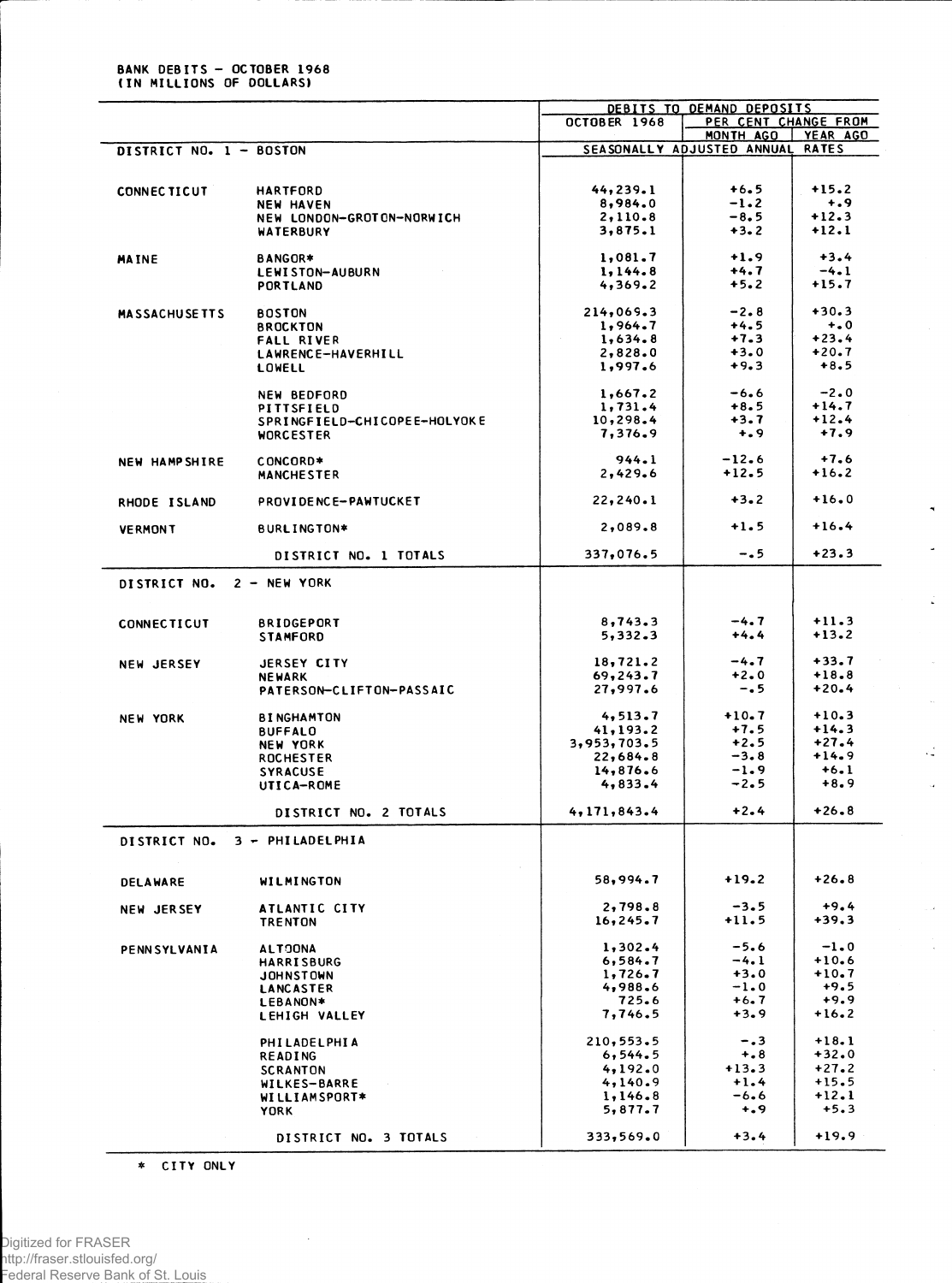## **BANK DEBITS - OCTOBER 1968 (IN MILLIONS OF DOLLARS)**

|                            |                              | DEBITS TO DEMAND DEPOSITS  |                      |              |  |
|----------------------------|------------------------------|----------------------------|----------------------|--------------|--|
|                            |                              | OCTOBER 1968               | PER CENT CHANGE FROM |              |  |
|                            |                              |                            | MONTH AGO            | YEAR AGO     |  |
| DISTRICT NO. 4 - CLEVELAND |                              | SEASONALLY ADJUSTED ANNUAL |                      | <b>RATES</b> |  |
|                            |                              |                            |                      |              |  |
|                            |                              |                            |                      |              |  |
| <b>KENTUCKY</b>            | LEXINGTON                    | 3,969.4                    | $+1.3$               | $+5.2$       |  |
|                            |                              |                            |                      |              |  |
| OHIO                       | <b>AKRCN</b>                 | 14,961.2                   | $+ 2$                | $+3.2$       |  |
|                            | <b>CANTON</b>                | 5,914.2                    | $+2.6$               | $+10.5$      |  |
|                            | CINCINNATI                   | 43,724.6                   | $+7.9$               | $+9.9$       |  |
|                            | <b>CLEVELAND</b>             | 93,983.0                   | $+6.1$               | $+20.9$      |  |
|                            | COLUMBUS                     | 46,227.3                   | $+6.6$               | +27.7        |  |
|                            | <b>DAYTON</b>                | 17,318.4                   | $+9.7$               | $+17.7$      |  |
|                            | HAMILTON-MIDDLETOWN          | 3,111.7                    | $+1.8$               | $+12.0$      |  |
|                            |                              |                            |                      |              |  |
|                            | LIMA                         | 1,895.2                    | $-18.4$              | $+ .7$       |  |
|                            | LORAIN-ELYRIA                | 2,452.5                    | $+2.0$               | $+18.6$      |  |
|                            | MANSFIELD                    | 2,092.1                    | $-3.8$               | $+9.7$       |  |
|                            | SPRINGFIELD                  | 2,072.1                    | $-3.2$               | $+ 0.2$      |  |
|                            | STEUBENVILLE-WEIRTON, W. VA. | 1,719.0                    | $+6.5$               | $+8.9$       |  |
|                            | <b>TOLEDO</b>                | 19,553.1                   | $+21.7$              | $+34.8$      |  |
|                            | YOUNGSTOWN                   | 7,781.3                    | $+ 8 8$              | $+9.4$       |  |
|                            |                              |                            |                      |              |  |
| PENNSYLVANIA               | ERIE                         | 3,927.2                    | $-3.1$               | $+2.1R$      |  |
|                            | PITTSBURGH                   | 137,077.2                  | $+9.0$               | $+10.8$      |  |
|                            |                              |                            |                      |              |  |
| WEST VIRGINIA              | <b>WHEELING</b>              | 2,466.5                    | +6.6                 | $+12.2$      |  |
|                            | DISTRICT NO. 4 TOTALS        | 410, 246.2                 | $+7.3$               | +15.3R       |  |
| DISTRICT NO.               | 5 - RICHMOND                 |                            |                      |              |  |
| DISTRICT OF                |                              |                            |                      |              |  |
| COLUMBIA                   | WASHINGTON                   | 77,886.3                   | $+3.1$               | $+19.3$      |  |
|                            |                              |                            |                      |              |  |
| <b>MARYLAND</b>            | <b>BALTIMORE</b>             | 55,546.7                   | $+7.4$               | $+14.7$      |  |
|                            |                              |                            |                      |              |  |
| NORTH CAROLINA             | <b>ASHEVILLE</b>             | 2,539.9                    | $-0.6$               | $+11.9$      |  |
|                            | CHARLOTTE                    | 17,697.7                   | $+2.0$               | $+12.4$      |  |
|                            | <b>DURHAM</b>                | 2,580.3                    | $-9.3$               | $-4.9$       |  |
|                            | <b>FAYETTVILLE</b>           | 1,712.0                    | $-0.8$               | $+17.3$      |  |
|                            | GREENSBORO-HIGH POINT        | 9,720.9                    | $+1.8$               | $+19.8$      |  |
|                            | RALEIGH                      | 10,295.9                   | -4.6                 | $+8.6$       |  |
|                            | WILMINGTON                   | 1,483.1                    | $-6.2$               | $+13.6$      |  |
|                            | WINSTON-SALEM                | 9,874.7                    | $+13.3$              | $+17.1$      |  |
|                            |                              |                            |                      |              |  |
| SOUTH CAROLINA             | <b>CHARLESTON</b>            | 3,570.3                    | $-1$                 | $+12.2$      |  |
|                            | <b>COLUMBIA</b>              | 9,121.8                    | -. 7                 | $+20.8$      |  |
|                            | GREENVILLE                   | 6,053.0                    | $+6.4$               | $+24.2$      |  |
|                            |                              |                            |                      |              |  |
| VIRGINIA                   | LYNCHBURG                    | 1,852.2                    | $+$ .7               | $+11.3$      |  |
|                            | NEWPORT NEWS-HAMPTON         | 3,180.6                    | $-1.7$               | $+8.6$       |  |
|                            | NORFOLK-PORTSMOUTH           | 10, 533.1                  | $+4.9$               | $+29.9$      |  |
|                            | RICHMOND                     | 26,806.8                   | $+20.0$              | +30.4R       |  |
|                            | <b>ROANOKE</b>               | 5,144.8                    | $+3.4$               | +19.1        |  |
|                            |                              |                            |                      |              |  |
| WEST VIRGINIA              | <b>CHARLESTON</b>            | 5, 535.3                   | $-9.0$               | $-3.0$       |  |
|                            | HUNTINGTON-ASHLAND, KY.      | 3,346.2                    | $+1.3$               | $-2.9$       |  |
|                            |                              |                            |                      |              |  |
|                            | DISTRICT NO. 5 TOTALS        | 264, 481.5                 | $+4.7$               | $+17.2R$     |  |
| DISTRICT NO.               | $6 - ATLANTA$                |                            |                      |              |  |
|                            |                              |                            |                      |              |  |
|                            |                              |                            |                      |              |  |
| <b>ALABAMA</b>             | <b>BIRMINGHAM</b>            | 20, 583.2                  | $-3.2$               | $+18.8$      |  |
|                            | <b>GADSDEN</b>               | 765.2                      | $+1.1$               | $-0.3$       |  |
|                            | <b>HUNTSVILLE</b>            | 2,238.9                    | $-2.8$               | $+10.0$      |  |
|                            | MOBILE                       | 6,407.0                    | $+$ .7               | $+7.1$       |  |
|                            | <b>MONTGOMERY</b>            | 3,877.0                    | $-5.8$               | $+10.6$      |  |
|                            | <b>TUSCALOOSA</b>            | 1, 192.2                   | $-16.8$              | $+3.8$       |  |
|                            |                              |                            |                      |              |  |
| <b>FLORIDA</b>             | FT. LAUDERDALE-HOLLYWOOD     | 10, 712.9                  | $-1.6$               | $+26.8$      |  |
|                            | <b>JACKSONVILLE</b>          | 21,344.8                   | $-11.6$              | $+17.1$      |  |
|                            | MIAMI                        | 36,459.3                   | $-2.8$               | $+24.1$      |  |
|                            | ORLANDO                      | 7,892.5                    | $-8.3$               | $+12.3$      |  |
|                            | PENSACOLA                    | 2,631.5                    | $-4.7$               | $+0.0$       |  |
|                            | <b>TALLAHASSEE</b>           | 1,832.7                    | $-1.2$               | $+12.6$      |  |
|                            | TAMPA-ST. PETERSBURG         | 21,374.2                   | $+7.3$               | $+21.5$      |  |
|                            | WEST PALM BEACH              | 6,528.9                    | $-2.4$               | $+25.3$      |  |

**R - PREVIOUS PERIOD REVISED.**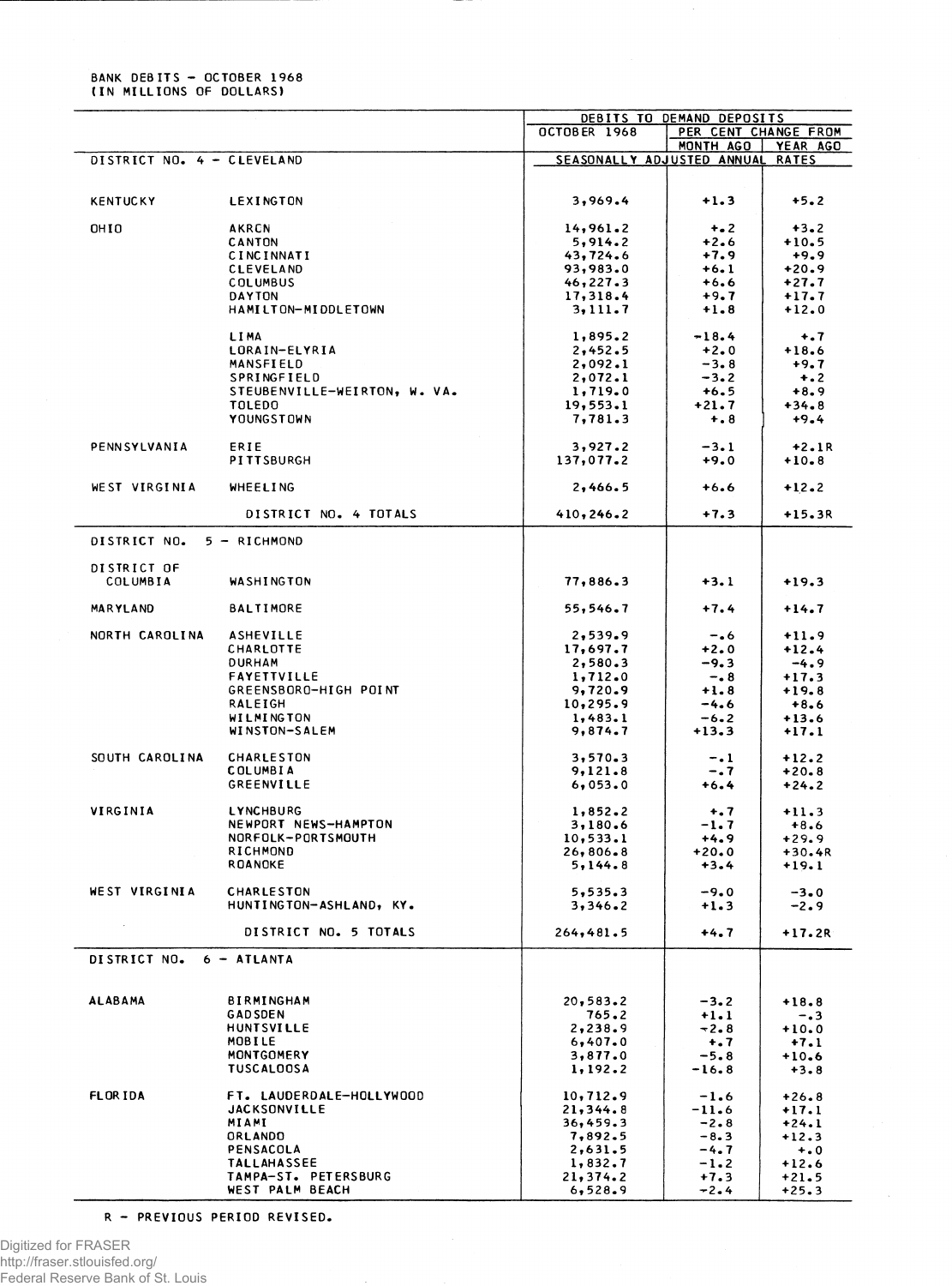## **BANK DEBITS - OCTOBER 1968<br>(IN MILLIONS OF DOLLARS)**

L.

|                            |                                   | DEBITS TO DEMAND DEPOSITS |                                  |          |
|----------------------------|-----------------------------------|---------------------------|----------------------------------|----------|
|                            |                                   | OCTOBER 1968              | PER CENT CHANGE FROM             |          |
|                            |                                   |                           | MONTH AGO                        | YEAR AGO |
| DISTRICT NO. 6 - CONTINUED |                                   |                           | SEASONALLY ADJUSTED ANNUAL RATES |          |
|                            |                                   |                           |                                  |          |
|                            |                                   |                           |                                  |          |
| GEORGIA                    | <b>ALBANY</b>                     | 1,175.2                   | $-2.6$                           | $+8.9$   |
|                            | <b>ATLANTA</b>                    | 72,207.4                  | $+4.3$                           | +20.6R   |
|                            | <b>AUGUSTA</b>                    | 3,786.5                   | $-3.8$                           | $+3.7$   |
|                            | COLUMBUS                          | 3,061.6                   | $+3.4$                           | $+9.0$   |
|                            | <b>MACON</b>                      | 3,406.0                   | $+2.5$                           | $+11.3$  |
|                            | <b>SAVANNAH</b>                   | 3,745.9                   | $-3.6$                           | $+15.9$  |
|                            |                                   |                           |                                  |          |
| <b>LOUISIANA</b>           | <b>BATCN ROUGE</b>                | 7,108.7                   | $-3.4$                           | $+4.6$   |
|                            | <b>LAFAYETTE</b>                  | 1,732.7                   | $-5.3$                           | $-1.2$   |
|                            |                                   | 2,058.4                   | $+ 0.4$                          | $+17.9$  |
|                            | LAKE CHARLES                      |                           |                                  | $+11.8$  |
|                            | NEW ORLEANS                       | 32,403.3                  | $+$ .7                           |          |
|                            |                                   |                           |                                  | $+15.0$  |
| <b>MISSISSIPPI</b>         | <b>JACKSON</b>                    | 8,210.4                   | $-6.0$                           |          |
| <b>TENNESSEE</b>           | <b>CHATTANCOGA</b>                | 8,156.0                   | $+4.7$                           | $+13.3$  |
|                            | KNOXVILLE                         | 6,506.7                   | $+2.7$                           | $+14.1$  |
|                            |                                   | 24, 546.0                 | $+8.7$                           | $+18.1$  |
|                            | <b>NASHVILLE</b>                  |                           |                                  |          |
|                            | DISTRICT NO. 6 TOTALS             | 321,945.0                 | $-0$                             | $+17.3R$ |
|                            |                                   |                           |                                  |          |
| DISTRICT NO.               | $7 - CHICAGE$                     |                           |                                  |          |
|                            |                                   |                           |                                  |          |
| <b>ILLINOIS</b>            | <b>BLOOMINGTON</b>                | 2,525.5                   | $-7.9$                           | $-1.4R$  |
|                            | CHAMPAIGN-URBANA                  | 2,161.3                   | $-5.2$                           | $+9.5$   |
|                            | <b>CHICAGO</b>                    | 633, 283.1                | $+1.8$                           | $+21.0$  |
|                            | <b>DECATUR</b>                    | 2,360.2                   | $-1.3$                           | $+5.1$   |
|                            | PEORIA                            | 7,076.4                   | $-2.2R$                          | $+4.7$   |
|                            |                                   | 7,408.1                   | $-2.7$                           | $+14.3$  |
|                            | QUAD CITIES                       | 5,324.8                   | $+2.7$                           | $+9.2$   |
|                            | <b>ROCKFORD</b><br>SPRINGFIELD    | 3,445.8                   | $-3.9$                           | $+6.0$   |
|                            |                                   |                           |                                  |          |
| <b>INDIANA</b>             | FORT WAYNE                        | 8,235.7                   | $+6.4$                           | $+23.2$  |
|                            | GARY-HAMMOND                      | 9,159.4                   | $+10.9R$                         | $+23.1$  |
|                            | <b>INDIANAPOLIS</b>               | 36,588.6                  | $+12.3$                          | $+18.4$  |
|                            | LAFAYETTE                         | 2,405.5                   | $+3.4$                           | $-1.6$   |
|                            |                                   | 2,189.5                   | $+5.1$                           | $+4.5$   |
|                            | MUNCIE                            |                           |                                  |          |
|                            | SOUTH BEND                        | 6,068.0                   | $+4.9$                           | $+11.7$  |
|                            | TERRE HAUTE                       | 2, 203.8                  | $-1.5$                           | $+6.5$   |
|                            | CEDAR RAPIDS                      | 3,457.2                   | $-5.0$                           | $+2.7$   |
| <b>IOWA</b>                |                                   | 16,456.9                  | $-2.4$                           | $+3.9$   |
|                            | DES MOINES                        |                           |                                  | $+18.7$  |
|                            | <b>DUBUQUE</b>                    | 1,665.7                   | $+1.3$                           |          |
|                            | SIOUX CITY                        | 3,144.1                   | $-6.4$                           | $-.7$    |
|                            | <b>WATERLOO</b>                   | 2, 227.2                  | $-2.0$                           | $+11.5$  |
|                            |                                   | 3,418.8                   | $+2.0$                           | $+9.9$   |
| MICHIGAN                   | ANN ARBOR.                        | 1,365.1                   | $+2.3$                           | $+12.2$  |
|                            | <b>BAY CITY</b>                   |                           |                                  | $+26.0$  |
|                            | DETROIT                           | 217,990.4                 | $+7.7$                           |          |
|                            | <b>FLINT</b>                      | 6,608.6                   | $+10.8$                          | $+21.8$  |
|                            | GRAND RAPIDS                      | 12,451.9                  | $+1.7$                           | $+15.0$  |
|                            | <b>JACKSON</b>                    | 2,529.3                   | $+1.7$                           | $+17.1$  |
|                            | <b>KALAMAZOO</b>                  | 3,618.5                   | $-2.1$                           | $-3.0$   |
|                            |                                   | 5,777.4                   | $+2.8$                           | $+13.5$  |
|                            | LANSING                           |                           |                                  | $+8.5R$  |
|                            | <b>MUSKEGON</b><br><b>SAGINAW</b> | 2,075.1<br>4,040.0        | $-5.2$<br>$+ 0.6$                | $+26.5$  |
|                            |                                   |                           |                                  |          |
| <b>WISCONSIN</b>           | <b>GREEN BAY</b>                  | 2,760.5                   | $+3.0$                           | $+7.5$   |
|                            | <b>KENOSHA</b>                    | 1,030.0                   | $-7.6$                           | $-3.2$   |
|                            | <b>MADISON</b>                    | 5,937.0                   | $-8.7R$                          | $+9.3$   |
|                            | MILWAUKEE                         | 54,051.3                  | $-6.7$                           | $+1.3$   |
|                            | <b>RACINE</b>                     | 2,796.3                   | $+3.3$                           | $+4.7$   |
|                            |                                   |                           |                                  |          |
|                            | DISTRICT NO. 7 TOTALS             | 1,083,836.8               | $+2.7R$                          | $+19.2R$ |
|                            |                                   |                           |                                  |          |

R - PREVIOUS PERIOD REVISED.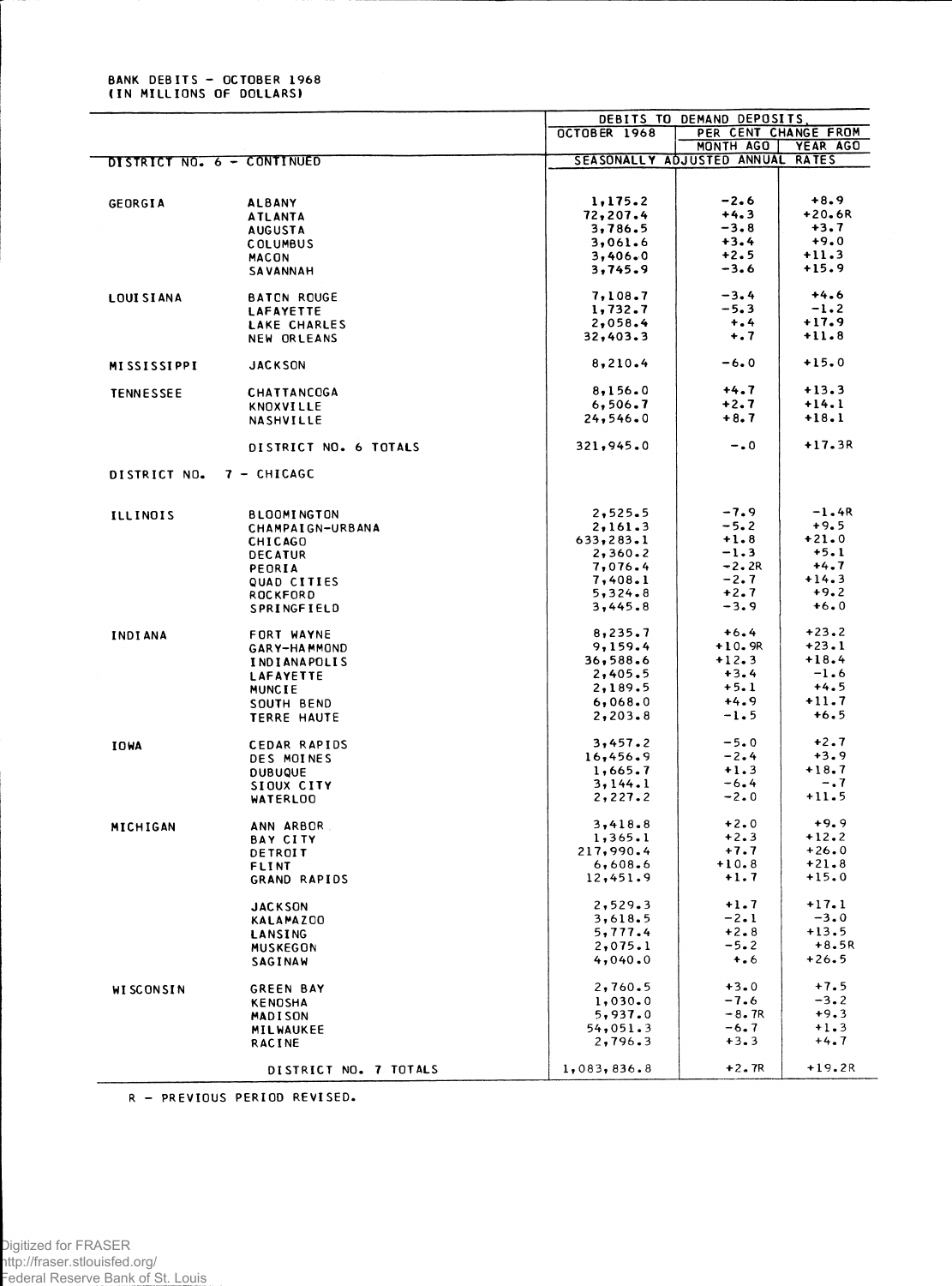**BANK DEBITS - OCTOBER 1968**<br>(IN MILLIONS OF DOLLARS)

|                            |                                                |                      | DEBITS TO DEMAND DEPOSITS         |                    |
|----------------------------|------------------------------------------------|----------------------|-----------------------------------|--------------------|
|                            |                                                | OCTOBER 1968         | PER CENT CHANGE FROM<br>MONTH AGO | YEAR AGO           |
| DISTRICT NO. 8 - ST. LOUIS |                                                |                      | SEASONALLY ADJUSTED ANNUAL        | <b>RATES</b>       |
|                            |                                                |                      |                                   |                    |
| ARKANSAS                   | EL DORADC*                                     | 748.2                | $-5.4$                            |                    |
|                            | FORT SMITH                                     |                      |                                   | $+2.8$             |
|                            |                                                | 2,251.5              | $+5.4$                            | $+10.5$            |
|                            | <b>HELENA*</b>                                 | 189.5                | $-32.9$                           | $+8.3$             |
|                            | LITTLE ROCK                                    | 7,062.8              | $-12.3$                           | $+10.0$            |
|                            | PINE BLUFF                                     | 947.9                | $-26.0$                           | $+1.9$             |
|                            | <b>TEXARKANA</b>                               | 1,538.1              | $-1.5$                            | $+19.2$            |
| <b>ILLINOIS</b>            | QUI NCY*                                       | 1, 170.3             | $+3.5$                            | $+24.5$            |
| INDIANA                    | <b>EVANSVILLE</b>                              | 5,419.0              | $+3.4$                            | $+12.2$            |
| <b>KENTUCKY</b>            | <b>LOUISVILLE</b>                              | 24, 200.8            | $+3.0$                            | $+14.6$            |
|                            | OWENSBOR0*                                     | 1,096.1              | $-10.5$                           | $-3.6$             |
|                            | PADUCAH*                                       | 909.2                | $-7.9$                            | $+5.4$             |
| <b>MISSISSIPPI</b>         | GREENVILLE*                                    | 656.5                | $-14.9$                           | $+5.8$             |
|                            |                                                |                      |                                   |                    |
| <b>MISSOURI</b>            | CAPE GIRARDEAU*                                | $600 - 2$            | $+11.6$                           | $+26.8$            |
|                            | HANNIBAL*                                      | 232.2                | $-9.4$                            | $+3.3$             |
|                            | ST. LOUIS                                      | 101,528.9            | $-0.9$                            | $+14.6$            |
|                            | SEDALIA*                                       | 434.1                | $+4.5$                            | $+32.3$            |
|                            | SPRINGFIELD                                    | 3,352.1              | $+4.1$                            | $+23.5$            |
| <b>TENNESSEE</b>           | JACKSON*                                       | 793.7                | $-5.9$                            | $+17.9$            |
|                            | <b>MEMPHIS</b>                                 | 20,930.6             | $-14.5$                           | $+9.5$             |
|                            | DISTRICT NO. 8 TOTALS                          | 174,061.7            | $-2.8$                            | $+13.6$            |
| DISTRICT NO.               | 9 - MINNEAPCLIS                                |                      |                                   |                    |
| <b>MINNE SOTA</b>          |                                                |                      |                                   |                    |
|                            | DULUTH-SUPERIOR, WISC.<br>MINNEAPOLIS-ST. PAUL | 4,439.3<br>113,550.9 | $+10.2$<br>$+2.0$                 | $+25.1$<br>$+29.8$ |
| <b>MONTANA</b>             | <b>BILLINGS</b>                                | 1,819.2              | $+1.5$                            | $+10.7$            |
|                            | GREAT FALLS                                    | 1,871.2              | $+6.2$                            | $+4.6$             |
| NORTH DAKOTA               | FARGO-MCORHEAD, MINN.                          | 2,495.3              | $-1.4$                            | $+4.8$             |
| SOUTH DAKOTA               | SIOUX FALLS                                    | 2,538.9              | $+8.6$                            | $+11.0$            |
|                            |                                                |                      |                                   |                    |
|                            | DISTRICT NO. 9 TOTALS                          | 126, 714.7           | $+2.4$                            | $+27.8$            |
|                            | DISTRICT NO. 10 - KANSAS CITY                  |                      |                                   |                    |
| <b>COLORADO</b>            | COLCRADO SPRINGS                               | 3,014.0              | $+10.2$                           | $+17.9$            |
|                            | <b>DENVER</b>                                  | 41,961.0             | $+9.9$                            | $+18.3$            |
|                            | <b>PUEBLO</b>                                  | 1,607.0              | $+8.4$                            | $+5.7$             |
|                            |                                                |                      |                                   |                    |
| <b>KANSAS</b>              | <b>TOPEKA</b><br>WICHITA                       | 7,213.0<br>9,943.0   | $+19.7$<br>$+ 8$                  | $+33.4$<br>$+11.5$ |
| <b>MISSOURI</b>            | KANSAS CITY, MISSOURI-KANSAS                   | 55,616.0             | $-0.6$                            | $+17.4$            |
|                            | ST. JOSEPH                                     | 2,131.0              | $-8.8$                            | $+14.5$            |
| <b>NEBRASKA</b>            | LINCOLN                                        | 4,694.0              | $-0.7$                            | $+13.2$            |
|                            | OMAHA, NEBRASKA-IOWA                           | 18,859.0             | $+5.6$                            | $+3.5$             |
| NEW MEXICO                 | <b>ALBUQUE RQUE</b>                            | 8,457.0              | $-1.8$                            | $+67.5$            |
|                            |                                                |                      |                                   |                    |
| <b>OKLAHOMA</b>            | <b>LAWTON</b>                                  | 911.0                | $-2.4$                            | $+7.6$             |
|                            | OKLAHOMA CITY                                  | 20,148.0             | $-0.8$                            | $+11.4$            |
|                            | <b>TULSA</b>                                   | 21,260.0             | -3.7                              | $+ 0.0$            |
|                            |                                                |                      |                                   |                    |
|                            | DISTRICT NO. 10 TOTALS                         | 195,814.0            | $+2.5$                            | $+15.6$            |

 $\ell$ 

\* CITY ONLY